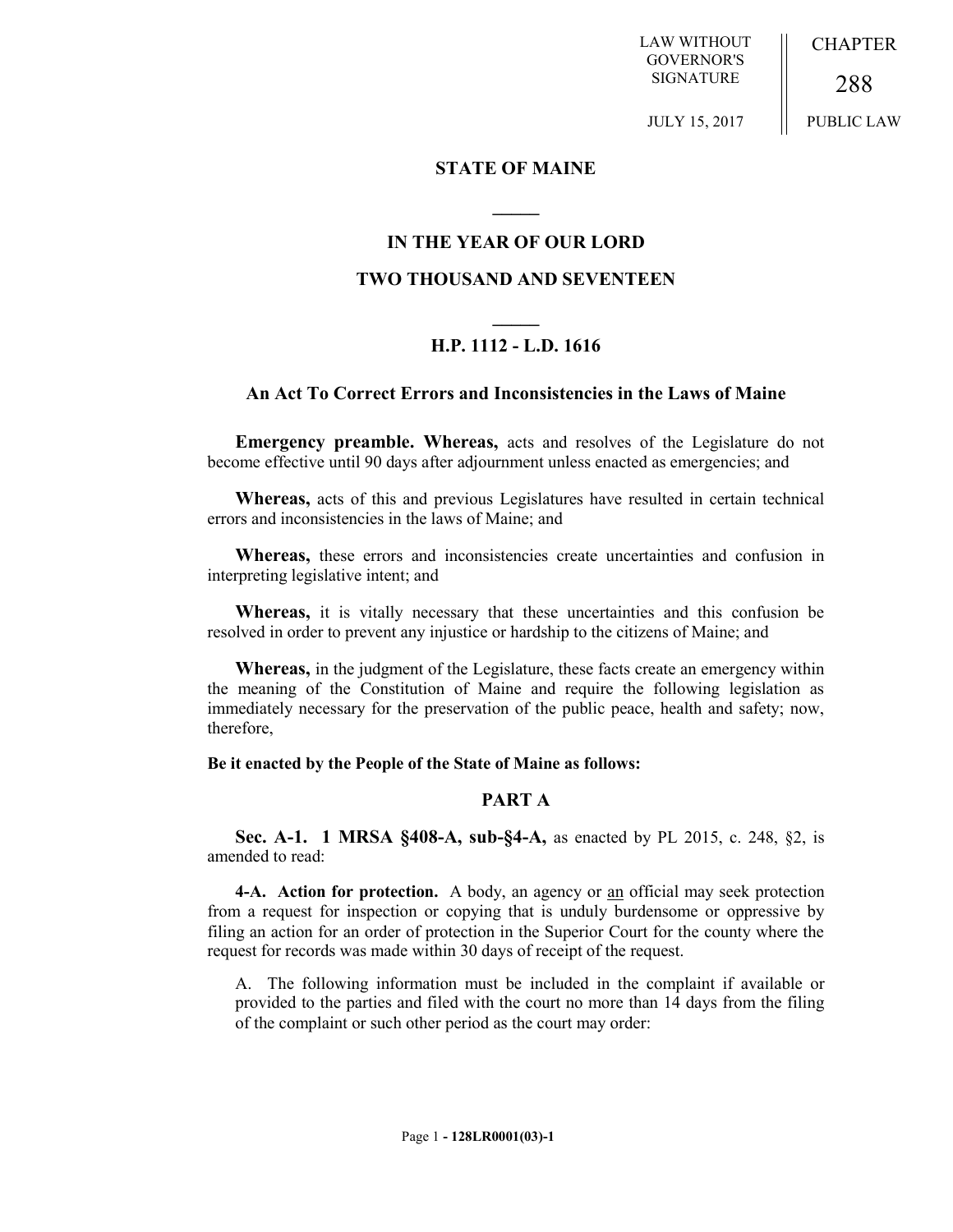(1) The terms of the request and any modifications agreed to by the requesting party;

(2) A statement of the facts that demonstrate the burdensome or oppressive nature of the request, with a good faith estimate of the time required to search for, retrieve, redact if necessary and compile the records responsive to the request and the resulting costs calculated in accordance with subsection 8;

(3) A description of the efforts made by the body, agency or official to inform the requesting party of the good faith estimate of costs and to discuss possible modifications of the request that would reduce the burden of production; and

(4) Proof that the body, agency or official has submitted a notice of intent to file an action under this subsection to the party requesting the records, dated at least 10 days prior to filing the complaint for an order of protection under this subsection.

B. Any appeal that may be filed by the requesting party under section 409 may be consolidated with an action under this subsection.

C. An action for protection may be advanced on the docket and receive priority over other cases when the court determines that the interests of justice so require upon the request of any party.

D. If the court finds that the body, agency or official has demonstrated good cause to limit or deny the request, the court shall enter an order making such findings and establishing the terms upon which production, if any, must be made. If the court finds that the body, agency or official has not demonstrated good cause to limit or deny the request, the court shall establish a date by which the records must be provided to the requesting party.

**Sec. A-2. 4 MRSA §1610-I,** as enacted by PL 2015, c. 472, §1, is reallocated to 4 MRSA §1610-J.

**Sec. A-3. 5 MRSA §1585, sub-§4,** as enacted by PL 2005, c. 12, Pt. T, §4, is amended to read:

**4. Reorganization of departments.** A state department or agency may not transfer Positions or Personal Services, All Other or Capital Expenditures funding between accounts when the expenditures will allow an action to take place that will cause an increased appropriation or allocation request in the Part I current services baseline budget for any program.

**Sec. A-4. 5 MRSA §4651, sub-§2, ¶C,** as amended by PL 2015, c. 410, Pt. C, §1 and c. 443, §1, is repealed and the following enacted in its place:

C. A single act or course of conduct constituting a violation of section 4681; Title 17, section 2931; or Title 17-A, section 201, 202, 203, 204, 207, 208, 209, 210, 210-A, 211, 253, 301, 302, 303, 506-A, 511, 511-A, 556, 802, 805, 806, 852 or 853.

**Sec. A-5. 5 MRSA §4654, sub-§4, ¶G,** as amended by PL 2015, c. 410, Pt. C, §3 and c. 443, §3, is further amended to read: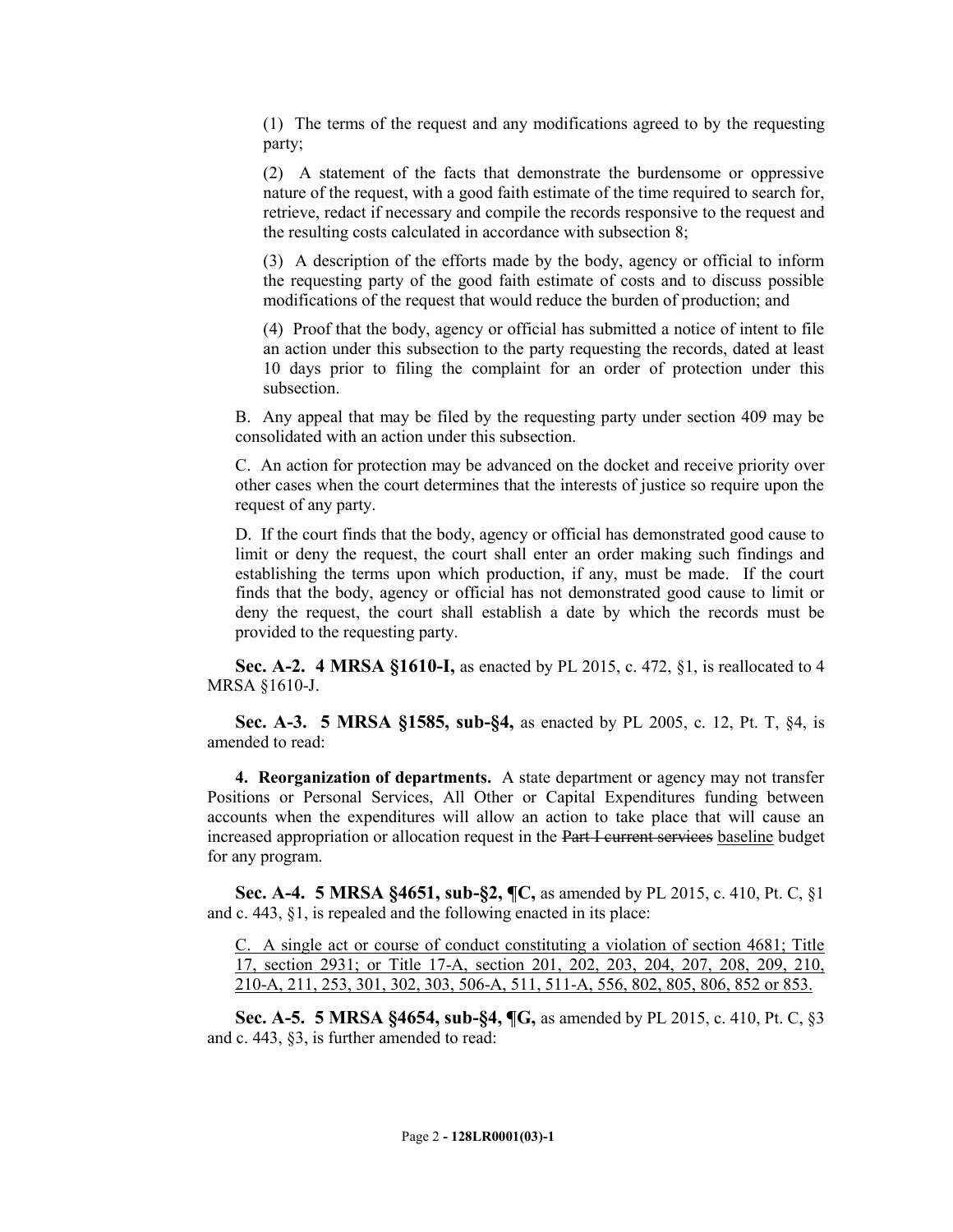G. Having any direct or indirect contact with the plaintiff; or

**Sec. A-6. 5 MRSA §4654, sub-§4, ¶H,** as enacted by PL 2015, c. 410, Pt. C, §4 and c. 443, §4, is repealed and the following enacted in its place:

H. Engaging in the unauthorized dissemination of certain private images as prohibited pursuant to Title 17-A, section 511-A; or

**Sec. A-7. 5 MRSA §4654, sub-§4, ¶I** is enacted to read:

I. Destroying, transferring or tampering with the plaintiff's passport or other immigration document in the defendant's possession.

**Sec. A-8. 5 MRSA §4655, sub-§1, ¶F,** as amended by PL 2015, c. 410, Pt. C, §5 and c. 443, §5, is repealed and the following enacted in its place:

F. Entering any other orders determined necessary or appropriate in the discretion of the court;

**Sec. A-9. 5 MRSA §4655, sub-§1, ¶G,** as enacted by PL 2015, c. 410, Pt. C, §6 and c. 443, §6, is repealed and the following enacted in its place:

G. With respect to unauthorized dissemination of certain private images as described in Title 17-A, section 511-A, ordering the defendant to remove, destroy or return or to direct the removal, destruction or return of the private images, ordering the defendant to cease the dissemination of the private images and prohibiting the defendant from disseminating the private images;

**Sec. A-10. 5 MRSA §4655, sub-§1, ¶H,** as enacted by PL 2015, c. 410, Pt. C, §6, is amended to read:

H. With respect to unauthorized dissemination of certain private images as described in Title 17-A, section 511-A, entering any orders determined necessary or appropriate in the discretion of the court, including but not limited to ordering the defendant to pay costs associated with removal, destruction or return of the private images.; or

**Sec. A-11. 5 MRSA §4655, sub-§1, ¶I** is enacted to read:

I. Prohibiting the defendant from destroying, transferring or tampering with the plaintiff's passport or other immigration document in the defendant's possession.

**Sec. A-12. 5 MRSA §5303, sub-§2,** as amended by PL 2007, c. 369, Pt. A, §2 and affected by Pt. C, §5 and amended by PL 2015, c. 429, §23, is further amended to read:

**2. Ten-year limits.** For applicants to and licensees and registrants of the Board of Licensure in Medicine, the Board of Osteopathic Licensure, the Board of Dental Practice, the State Board of Examiners of Psychologists, the State Board of Social Worker Licensure, the State Board of Nursing, the Board of Chiropractic Licensure, the Board of Trustees of the Maine Criminal Justice Academy, the State Board of Examiners in Physical Therapy, the State Board of Alcohol and Drug Counselors, the Board of Respiratory Care Practitioners, the Board of Counseling Professionals Licensure, the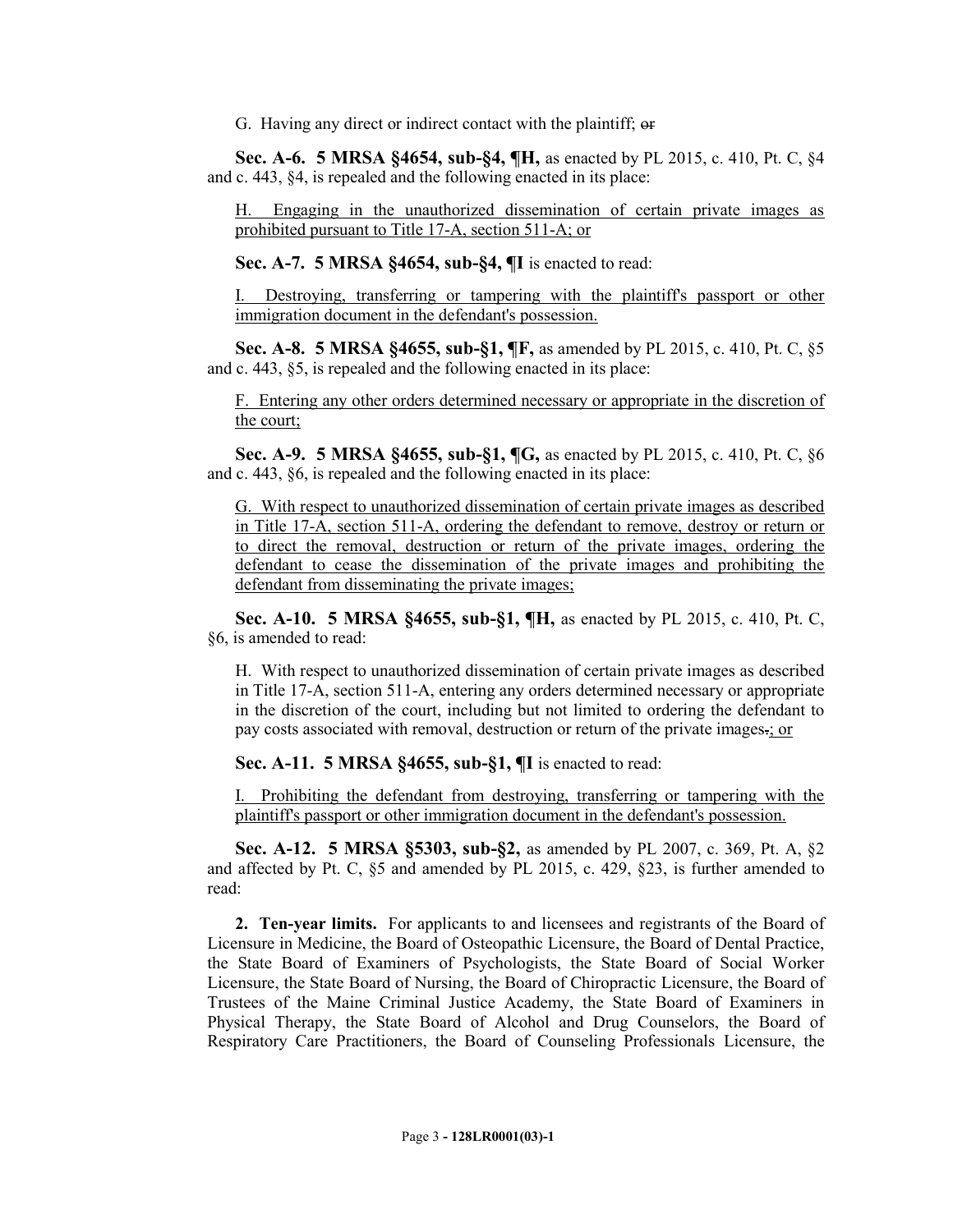Board of Occupational Therapy Practice, the Board on Speech-language Pathology of Speech, Audiology and Hearing Aid Dealing and Fitting, the Radiologic Technology Board of Examiners, the Nursing Home Administrators Licensing Board, the Board of Licensure of Podiatric Medicine, the Board of Complementary Health Care Providers, the Maine Board of Pharmacy, and the Emergency Medical Services' Board and applicants for massage therapy licensure or licensed massage therapists, the following apply.

A. The procedures outlined in sections 5301 and 5302 for the consideration of prior criminal conviction as an element of fitness to practice a licensed profession, trade or occupation apply within 10 years of the applicant's or licensee's final discharge, if any, from the correctional system.

B. Beyond the 10-year period, ex-offender applicants or licensees with no additional convictions must be considered in the same manner as applicants or licensees possessing no prior criminal record for the purposes of licensing decisions.

C. There is no time limitation for consideration of a registrant's, an applicant's or licensee's conduct that gave rise to the criminal conviction if that conduct is otherwise a ground for disciplinary action.

**Sec. A-13. 9-B MRSA §213, sub-§2, ¶A,** as amended by PL 1979, c. 663, §30, is further amended to read:

A. If the superintendent, a deputy superintendent, examiner or other professional personnel of the bureau or such person's spouse or such person's son or daughter residing at such person's home obtains a loan from any financial institution subject to supervision or regulation by the bureau, the fact of such loan, together with the terms and conditions thereof, shall must be disclosed immediately to the superintendent in writing by the person obtaining the loan and by the institution making such loan. If the superintendent is the borrower, such written disclosure shall must be made to the Commissioner of Business Regulation commissioner.

**Sec. A-14. 11 MRSA §1-1101,** as enacted by PL 2009, c. 325, Pt. A, §2 and affected by §4, is amended to read:

#### **§1-1101. Short titles**

**(1).** This Title may be cited as "the Uniform Commercial Code."

**(2).** This Article may be cited as "the Uniform Commercial Code - General Provisions."

**Sec. A-15. 12 MRSA §12954, sub-§4-A, ¶A,** as amended by PL 2013, c. 333, §7, is further amended to read:

A. A licensee shall:

(1) Keep a true and complete record, in such form as is required by the commissioner, to include the names and addresses of persons buying or selling heads, hides and bear gall bladders; and

(2) File that record with the commissioner on or before June 30th of each year.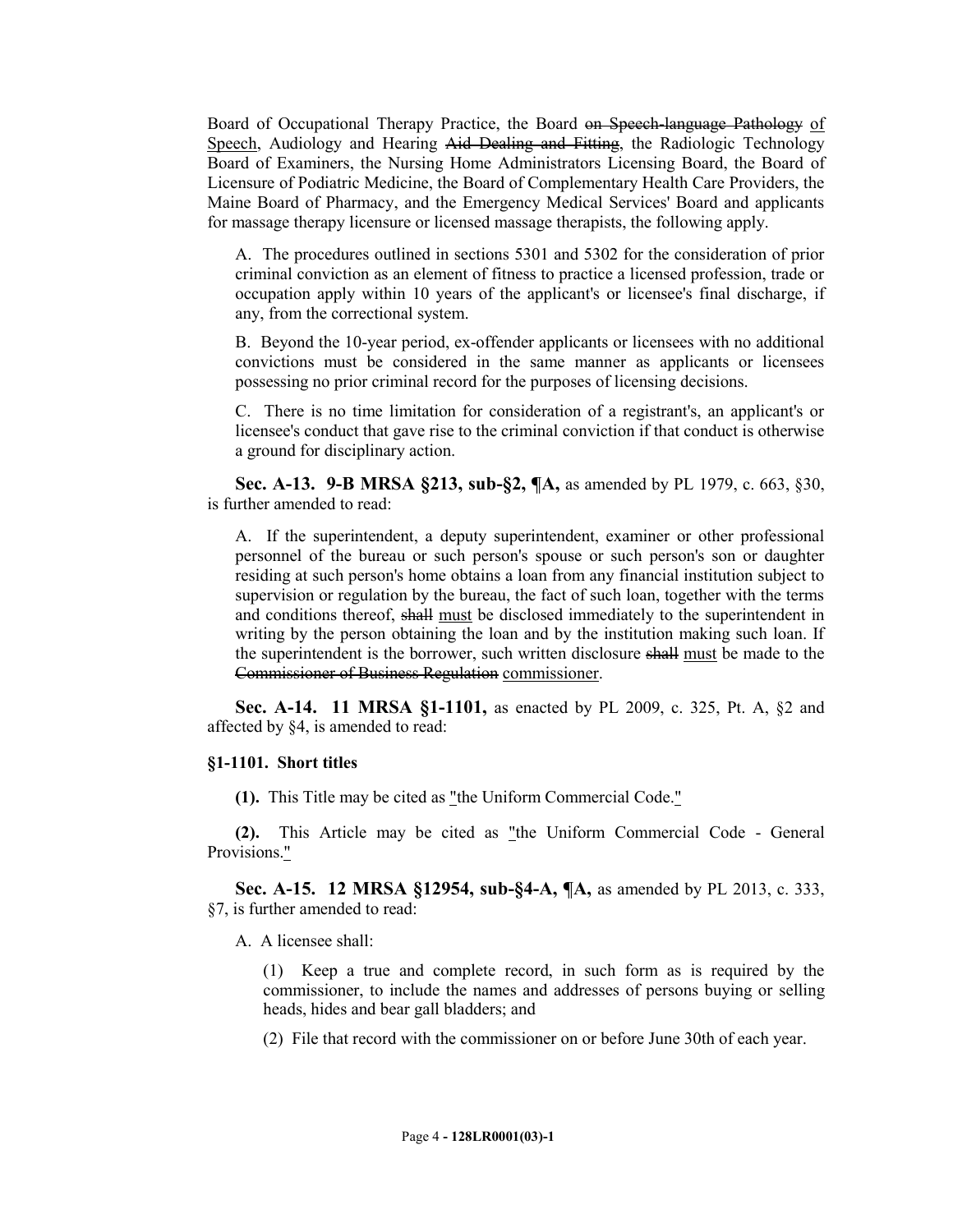All data submitted to the commissioner as part of the record is are for scientific purposes only and is are confidential and not a public record within the meaning of Title 1, chapter 13, subchapter 1, except that the commissioner may disclose data collected under this paragraph for law enforcement purposes or if the data is are released in a form that is statistical or general in nature.

**Sec. A-16. 15 MRSA §2167, as enacted by PL 1993, c. 665, §1, is amended to** read:

## **§2167. References to pardoned crime deleted from Federal Bureau of Investigation's identification record**

In any criminal case in which the Governor grants a convicted person a full and free pardon, that person, after the expiration of 10 years from the date the person is finally discharged from any sentence imposed as a result of the conviction, may make written application to the State Bureau of Identification to have all references to the pardoned crime deleted from the Federal Bureau of Investigation's identification record. Following receipt of an application, the State Bureau of Investigation Identification shall make the necessary arrangements with the identification division of the Federal Bureau of Investigation to have all references to the pardoned crime deleted from the Federal Bureau of Investigation's identification record and any state materials returned to the contributing agency if the application is timely and the person has not been convicted of a crime in this State or any other jurisdiction since the full and free pardon was granted and has no formal charging instrument for a crime pending in this State or any other jurisdiction.

**Sec. A-17. 19-A MRSA §4002, sub-§1, ¶F,** as amended by PL 2015, c. 410, Pt. B, §1 and c. 443, §9, is further amended to read:

- F. Repeatedly and without reasonable cause:
	- (1) Following the plaintiff; or
	- (2) Being at or in the vicinity of the plaintiff's home, school, business or place of employment; or

**Sec. A-18. 19-A MRSA §4002, sub-§1, ¶G,** as enacted by PL 2015, c. 410, Pt. B, §2 and c. 443, §10, is repealed and the following enacted in its place:

G. Engaging in the unauthorized dissemination of certain private images as prohibited pursuant to Title 17-A, section 511-A; or

**Sec. A-19. 19-A MRSA §4002, sub-§1, ¶H** is enacted to read:

H. Engaging in aggravated sex trafficking or sex trafficking as described in Title 17-A, section 852 or 853, respectively.

**Sec. A-20. 19-A MRSA §4006, sub-§5, ¶F,** as amended by PL 2015, c. 410, Pt. B, §3 and c. 443, §12, is further amended to read:

F. Having any direct or indirect contact with the plaintiff; or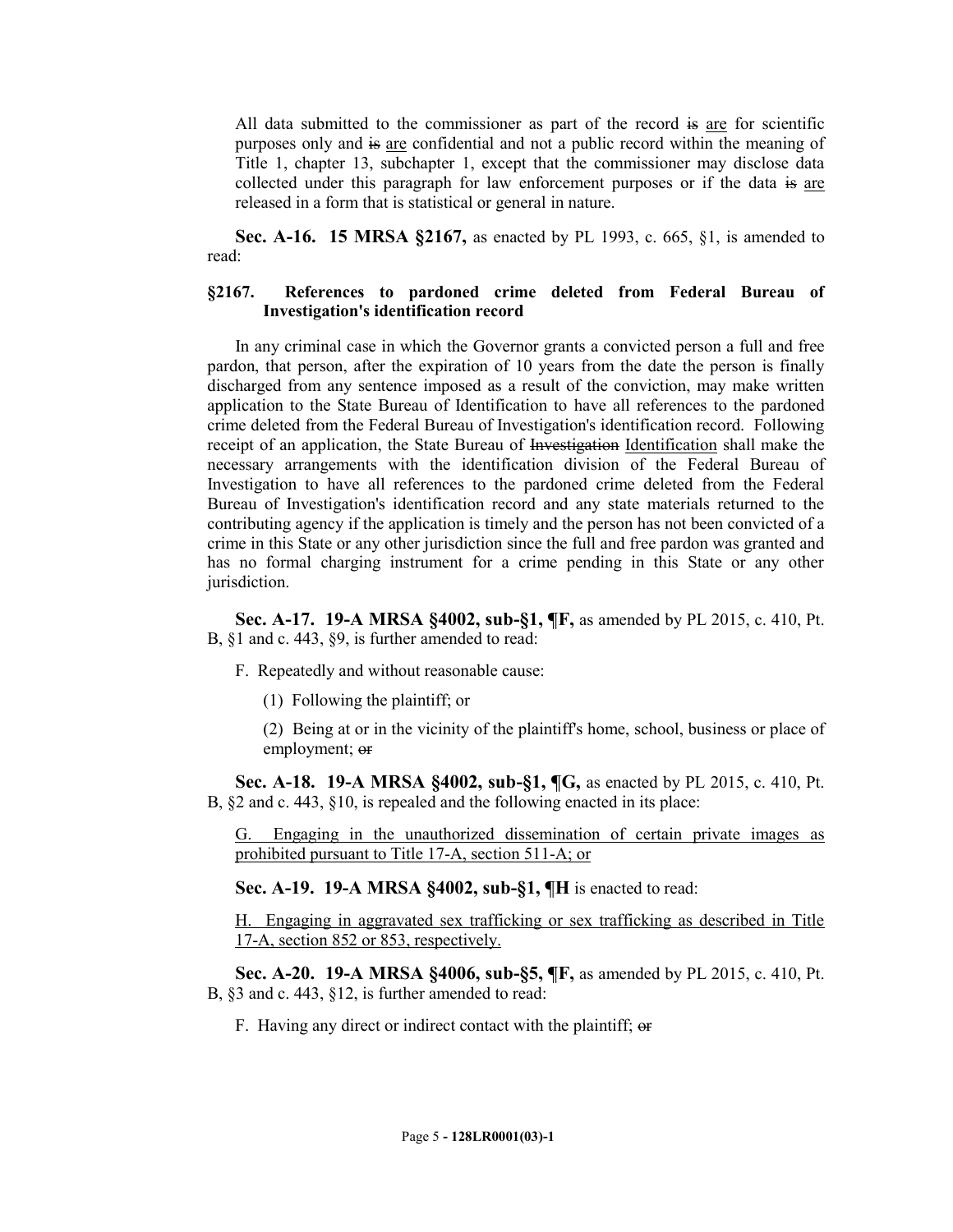**Sec. A-21. 19-A MRSA §4006, sub-§5, ¶G,** as enacted by PL 2015, c. 410, Pt. B, §4 and c. 443, §13, is repealed and the following enacted in its place:

G. Engaging in the unauthorized dissemination of certain private images as prohibited pursuant to Title 17-A, section 511-A; or

**Sec. A-22. 19-A MRSA §4006, sub-§5, ¶H** is enacted to read:

H. Destroying, transferring or tampering with the plaintiff's passport or other immigration document in the defendant's possession.

**Sec. A-23. 19-A MRSA §4007, sub-§1, ¶N,** as amended by PL 2015, c. 410, Pt. B, §6 and c. 443, §15, is repealed and the following enacted in its place:

N. Directing the care, custody or control of any animal owned, possessed, leased, kept or held by either party or a minor child residing in the household;

**Sec. A-24. 19-A MRSA §4007, sub-§1, ¶O,** as enacted by PL 2015, c. 410, Pt. B, §7 and c. 443, §16, is repealed and the following enacted in its place:

O. With regard to conduct described as aggravated sex trafficking or sex trafficking as described in Title 17-A, section 852 or 853, respectively, entering any other orders determined necessary or appropriate in the discretion of the court, including, but not limited to, requiring the defendant to pay economic damages related to the return or restoration of the plaintiff's passport or other immigration document and any debts of the plaintiff arising from the trafficking relationship;

**Sec. A-25. 19-A MRSA §4007, sub-§1, ¶P,** as enacted by PL 2015, c. 410, Pt. B, §7, is amended to read:

P. With respect to unauthorized dissemination of certain private images as described in Title 17-A, section 511-A, entering any orders determined necessary or appropriate in the discretion of the court, including but not limited to ordering the defendant to pay costs associated with removal, destruction or return of the private images.; or

**Sec. A-26. 19-A MRSA §4007, sub-§1, ¶Q** is enacted to read:

Q. With respect to unauthorized dissemination of certain private images as described in Title 17-A, section 511-A, ordering the defendant to remove, destroy or return or to direct the removal, destruction or return of the private images, ordering the defendant to cease the dissemination of the private images and prohibiting the defendant from disseminating the private images.

**Sec. A-27. 20-A MRSA §952, sub-§6, ¶A,** as enacted by PL 2015, c. 256, §1, is amended to read:

A. Data descriptive of a student in any media medium or format, including, but not limited to:

- (1) The student's first and last names;
- (2) The names of the student's parent and other family members;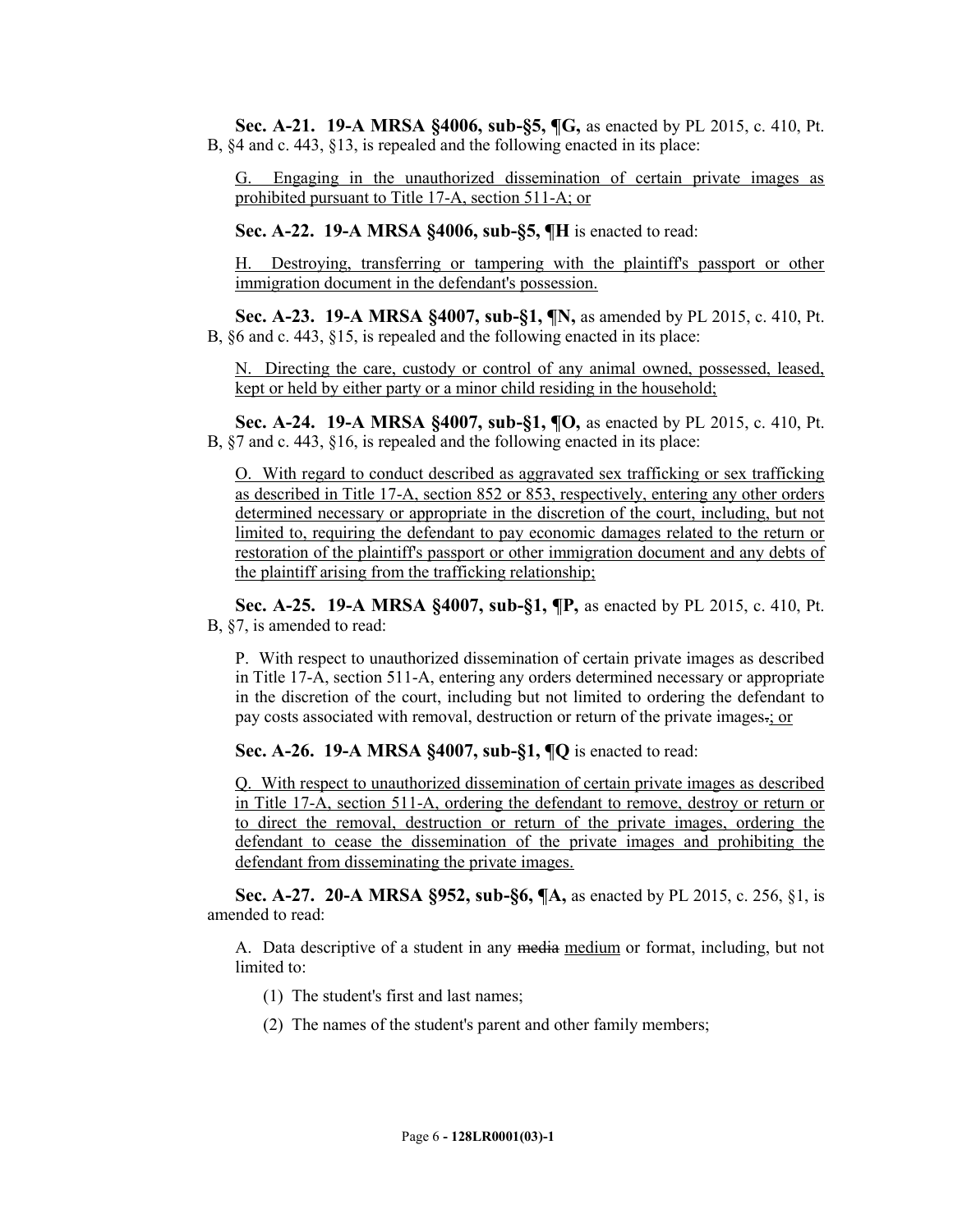(3) The physical address, e-mail address, phone number and any other information that allows contact with the student or the student's family;

(4) A student's personal identifier, such as the state-assigned student identifier, when used for identification purposes;

(5) Other indirect identifiers, such as the student's date of birth, place of birth and mother's maiden name;

(6) Results of assessments administered by the State, school administrative unit, school or teacher, including participation information;

(7) Course transcript information, including, but not limited to, courses taken and completed, course grades and grade point average, credits earned and degree, diploma, credential attainment or other school exit information;

(8) Attendance and mobility information between and within school administrative units within the State;

(9) The student's gender, race and ethnicity;

(10) Educational program participation information required by state or federal law;

- (11) The student's disability status;
- (12) The student's socioeconomic information;
- (13) The student's food purchases; and

(14) The student's e-mails, text messages, documents, search activity, photos, voice recordings and geolocation information; and

**Sec. A-28. 20-A MRSA §953, sub-§3, ¶A,** as enacted by PL 2015, c. 256, §1, is amended to read:

A. Notwithstanding subsection 1, paragraph D, and in accordance with subsection 1, paragraphs A, B and C, an operator may disclose student data under the following circumstances:

(1) If another provision of federal or state law requires the operator to disclose the student data and the operator complies with applicable requirements of federal and state law in protecting and disclosing that information;

(2) For legitimate research purposes:

(a) As required by state or federal law and subject to the restrictions under applicable state and federal law; or

(b) As allowed by state or federal law and under the direction of a school, a school administrative unit or the department; or

(3) To a state agency, school administrative unit or school for kindergarten to grade 12 purposes, as permitted by state or federal law.

**Sec. A-29. 22 MRSA §1826, sub-§2, ¶I,** as amended by PL 2015, c. 247, §1, is further amended to read: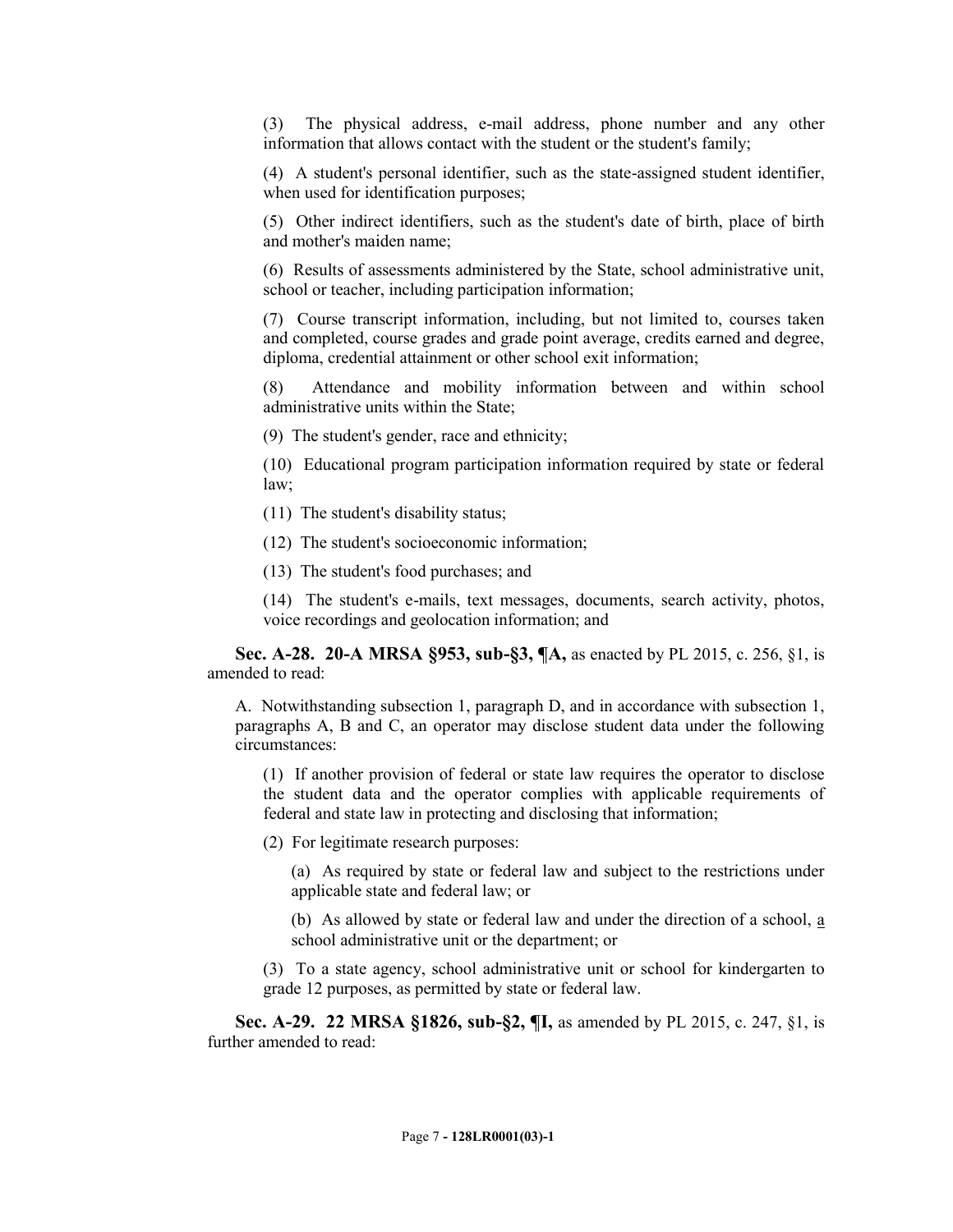I. No contract or agreement may contain a provision that provides for the payment of attorney's fees or any other cost of collecting payments from the resident, except that attorney's fees and costs may be collected against any agent under a power of attorney who breaches the agent's duties as set forth in section 1826-A or Title 18-A, section 5-914 or against a conservator appointed under Title 18-A, section 5-404 for breach of the conservator's duties.

**Sec. A-30. 23 MRSA §1917, sub-§3,** as repealed and replaced by PL 1981, c. 318, §4, is amended to read:

**3. Interpretation of chapter.** Nothing in this chapter may be interpreted to alter, abridge or in any way interfere with any duty or obligation of a sign owner to remove signs which that were nonconforming and illegal prior to January 1, 1975, under the United States Code, Title 23, section 131, as enacted by Public Law 89-285, 89 Congress S. 2084, the "Agreement for carrying out National Policy relative to Control of Outdoor Advertising in Areas adjacent to the National System of Interstate and Defense Highways and the Federal-Aid Primary System" dated December 27, 1967, and as amended on January 3, 1968, executed by and between the United States of America and the State of Maine, under the Maine Revised Statutes, Title 32, former sections 2711 to 2723.

The intent of this subsection is to preclude any presumption that this chapter is intended to extend the period of use of any sign which that became nonconforming and illegal before January 1, 1975, under the state agreement of December 27, 1967, as amended January 3, 1968, and Title 32, former sections 2711 to 2723.

**Sec. A-31. 24-A MRSA §2437, first ¶,** as amended by PL 2015, c. 429, §10, is further amended to read:

Whenever the terms "physician"  $\Theta$  and "doctor" are used in any policy of health or accident insurance issued in this State, these terms include within their meaning those persons licensed under and in accordance with the laws relating to the practice of dentistry, Title 32, chapter 143, in respect to any care, services, procedures or benefits covered by that policy of insurance that those persons are licensed to perform, any provisions in any such policy of insurance to the contrary notwithstanding.

**Sec. A-32. 29-A MRSA §2360-A, sub-§1,** as enacted by PL 2005, c. 426, §5 and affected by PL 2007, c. 453, §2, is amended to read:

**1. Axle fines waived; midwinter season.** The fine is waived and the Violation Summons and Complaint is not issued for violations of axle and axle group weight limits or tolerances provided by sections 2352, 2353, 2354, 2354-A, 2357, 2364 and 2365 for vehicles traveling during the months of January and February.

**Sec. A-33. 32 MRSA §2594-E, sub-§5, ¶C,** as enacted by PL 2015, c. 242, §3, is amended to read:

C. Training and education requirements and scope of permissible clinical medical procedures of the physician assistant and the manner and methods by which the supervising physician shall must supervise the physician assistant's medical services;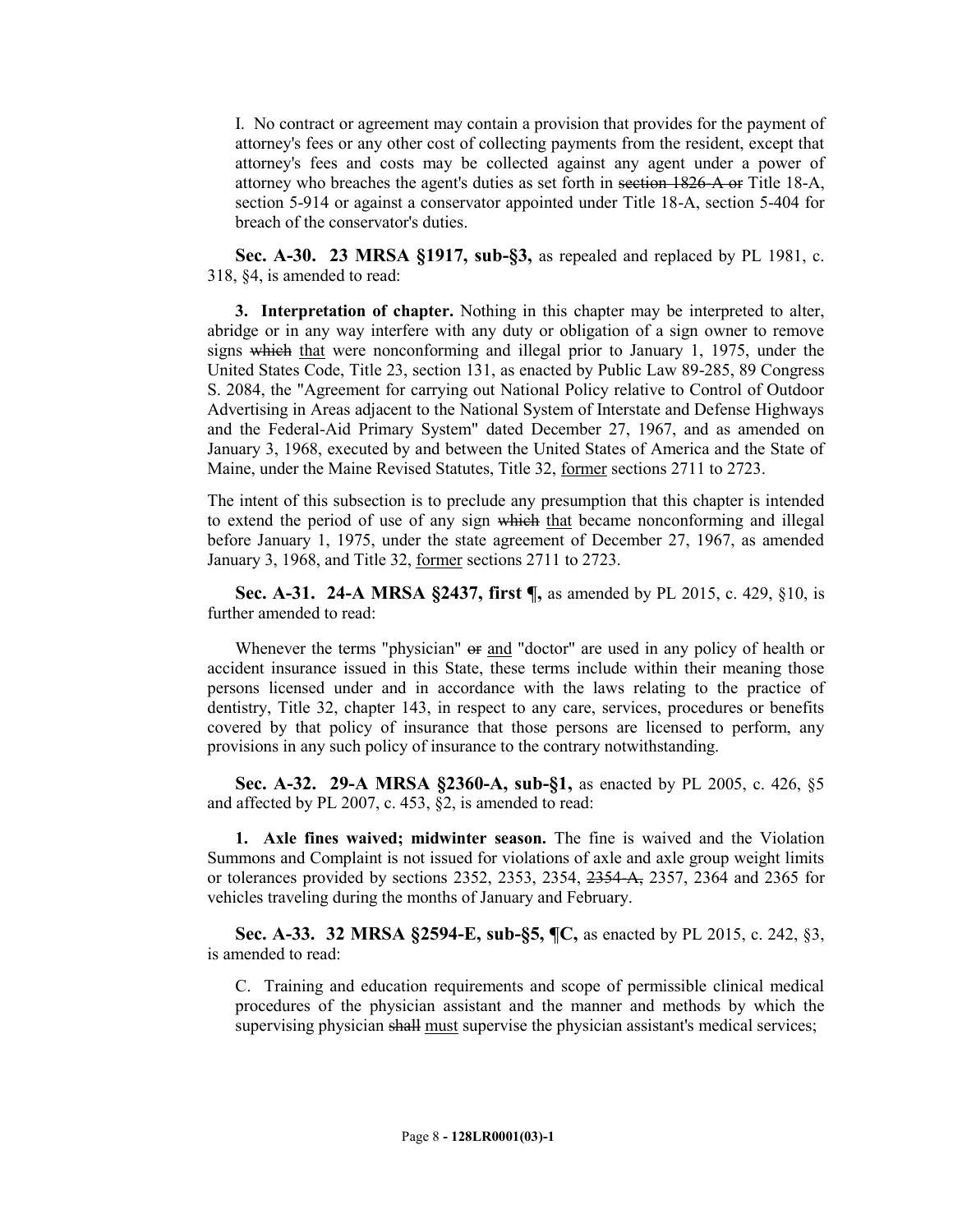**Sec. A-34. 32 MRSA §3270-E, sub-§5, ¶C,** as enacted by PL 2015, c. 242, §5, is amended to read:

C. Training and education requirements and scope of permissible clinical medical procedures of the physician assistant and the manner and methods by which the supervising physician shall must supervise the physician assistant's medical services;

**Sec. A-35. 32 MRSA §18371, sub-§4,** as enacted by PL 2015, c. 429, §21, is amended to read:

**4. Delegation not authorized.** A dentist may not delegate any dental activity not listed in subsections subsection 3 or 6 to an unlicensed person.

**Sec. A-36. 36 MRSA §208,** as amended by PL 1993, c. 395, §8, is further amended to read:

#### **§208. Equalization**

The State Tax Assessor has the duty of equalizing the state and county taxes among the several towns and unorganized territory. The State Tax Assessor shall equalize and adjust the assessment list of each town, by adding to or deducting from it such amount as will make it equal to its just value as of April 1st. Notice of the proposed valuations of municipalities within each county must be sent annually by certified mail to the chair of the board of assessors, and chair of the board of selectmen in municipalities having selectmen, of each municipality within that county on or before the first day of October. The valuation so determined is subject to review by the State Board of Property Tax Review pursuant to subchapter  $H - A$  2-A, but the valuation finally certified to the Secretary of State pursuant to section 381 must be used for all computations required by law to be based upon the state valuation with respect to municipalities.

**Sec. A-37. 36 MRSA §578, sub-§1, ¶C,** as amended by PL 2011, c. 404, §1, is further amended to read:

C. The State Tax Assessor shall distribute reimbursement under this section to each municipality in proportion to the product of the reduced tree growth valuation of the municipality multiplied by the property tax burden of the municipality. For purposes of this paragraph, unless the context otherwise indicates, the following terms have the following meanings.

(1) "Property tax burden" means the total real and personal property taxes assessed in the most recently completed municipal fiscal year, except the taxes assessed on captured value within a tax increment financing district, divided by the latest state valuation certified to the Secretary of State.

(2) "Undeveloped land" means rear acreage and unimproved nonwaterfront acreage that is not:

(a) Classified under the laws governing current use valuation set forth in chapter 105, subchapter 2-A, 10 or 10-A;

(b) A base lot; or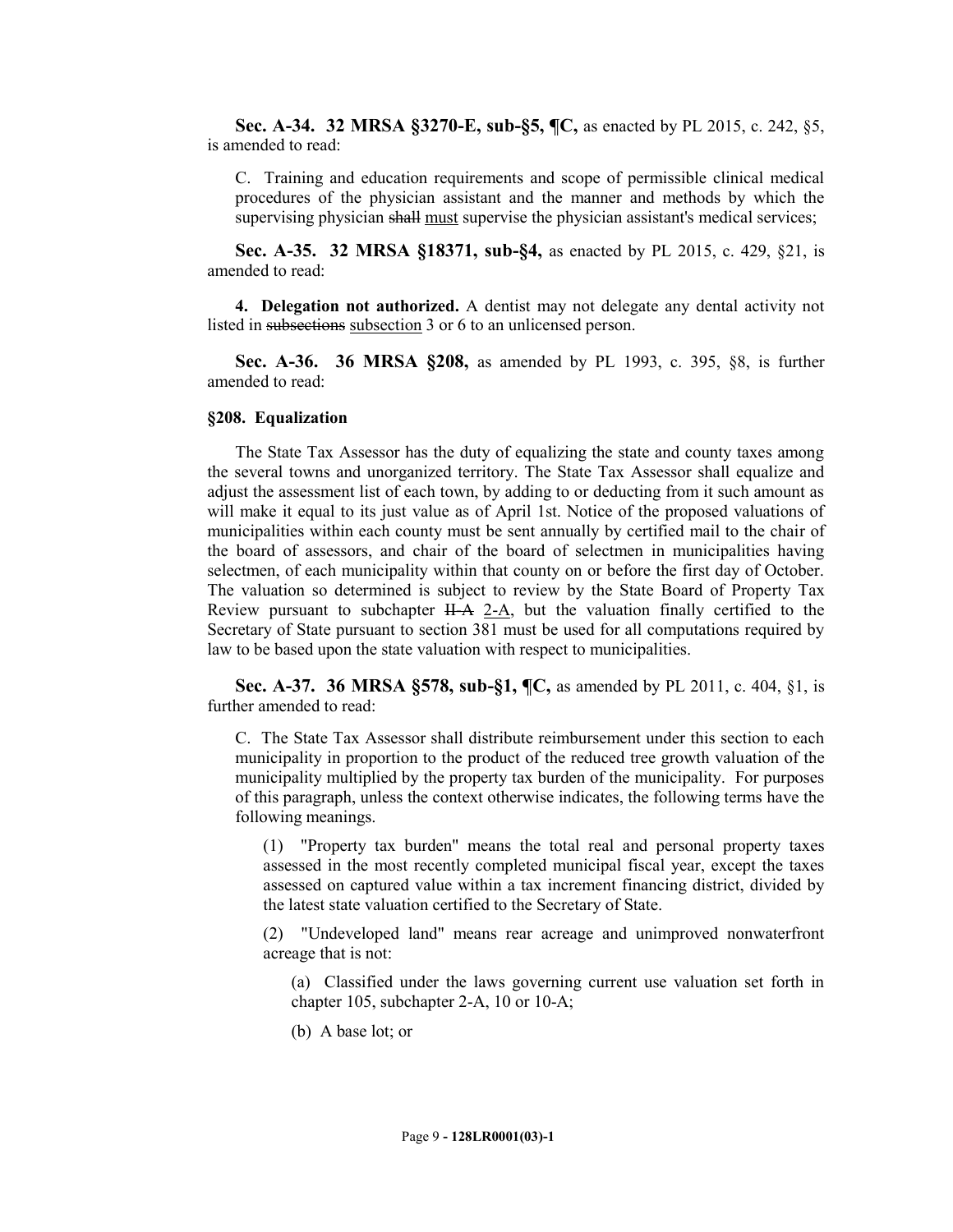#### (c) Waste land Wasteland.

(3) "Average value of undeveloped land" means the per acre undeveloped land valuations used in the state valuation then in effect, or according to the current local valuation on undeveloped land as determined for state valuation purposes, whichever is less.

(4) "Reduced tree growth valuation" means the difference between the average value of undeveloped land and the average value of tree growth land times the total number of acres classified as forest land under this subchapter plus the total number of acres of forest land that is transferred from tree growth classification to farmland classification pursuant to section 1112 on or after October 1, 2011.

**Sec. A-38. 36 MRSA §605,** as amended by PL 1979, c. 540, §43, is further amended to read:

#### **§605. Deceased persons**

The personal property of a deceased person shall must be assessed to the personal representative in the place where the deceased last resided, and such assessment shall continue continues until the personal representative gives notice to the assessors that such property has been distributed. If the deceased at the time of his death did not reside in the State, such personal property shall must be assessed to the personal representative in the place where such property is situated. Before the appointment of a personal representative, the personal property of a deceased person shall must be assessed to the estate of the deceased in the place where he the deceased last resided, if in the State, otherwise in the place where such property is situated, and the personal representative subsequently appointed shall be is liable for the tax.

**Sec. A-39. 36 MRSA §606,** as amended by PL 1979, c. 540, §44, is further amended to read:

### **§606. Tax priority; deceased's personal property**

If a personal property tax has been assessed upon the estate of a deceased person, or if a person assessed for a personal property tax has died, the personal representative, after he the personal representative has satisfied the first 4 priorities set forth in Title 18-A, section 3-805, shall, from any estate which that has come to his the personal representative's hands in such capacity, if such estate is sufficient therefor, pay the personal property tax so assessed to him the personal representative under Title 18-A, section 3-709. In default of such payment the personal representative shall be is personally liable for the tax to the extent of the estate that passed through his the personal representative's hands which that was not used to satisfy claims or expenses with a higher priority. To the extent that the personal representative is not assessed, the successors to the decendent's decedent's taxed property shall pay the tax assessed.

**Sec. A-40. 36 MRSA §655, sub-§1, ¶D,** as repealed and replaced by PL 1973, c. 592, §13, is amended to read:

D. Livestock, including farm animals, neat, cattle and fowl;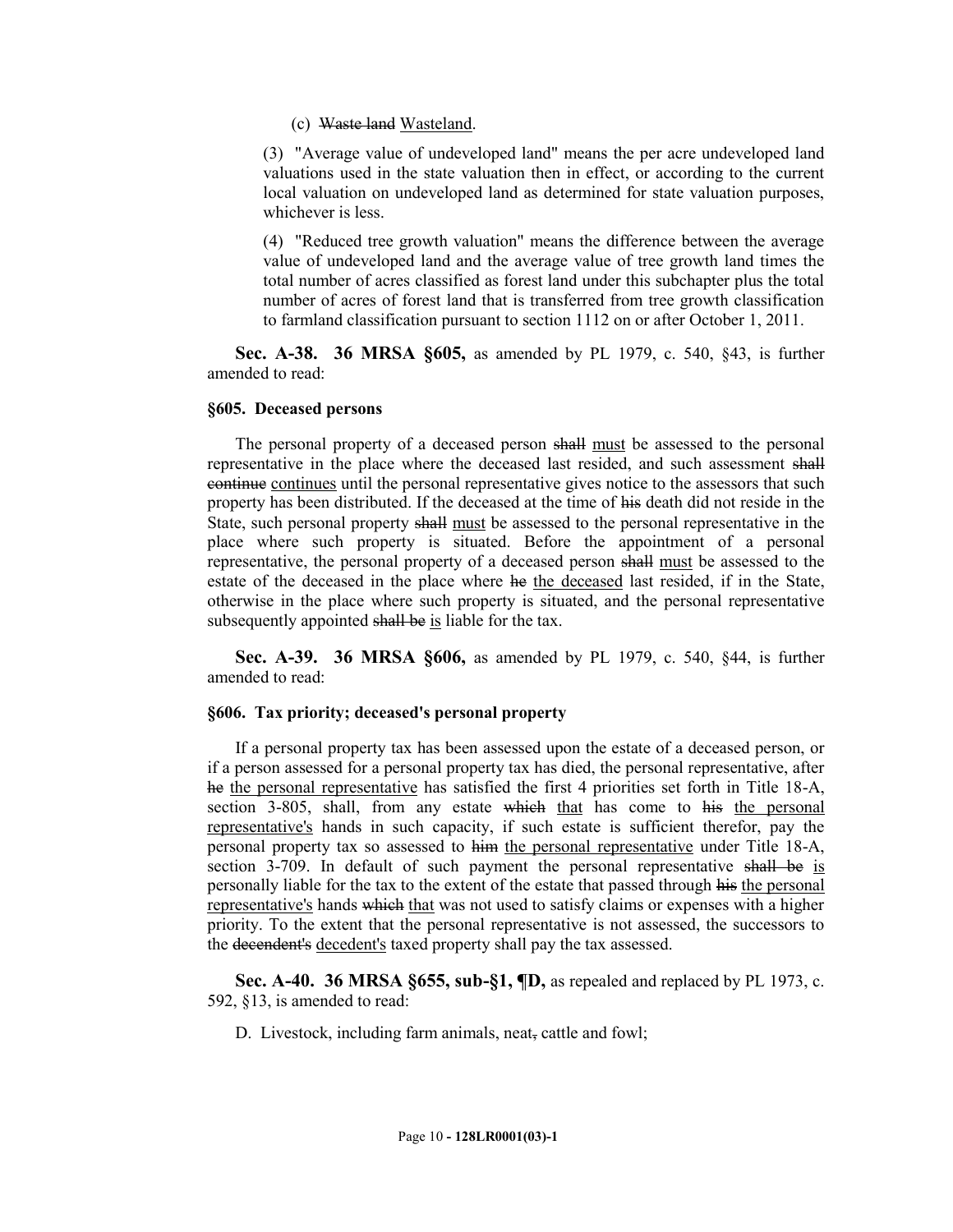**Sec. A-41. 36 MRSA §943, 6th ¶** is amended to read:

Beginning with taxes that are assessed after April 1, 1985, the notice of impending automatic foreclosure shall must be substantially in the following form:

### STATE OF MAINE

#### NOTICE OF IMPENDING AUTOMATIC FORECLOSURE

#### Title 36, M.R.S.A. Section 943

IMPORTANT: DO NOT DISREGARD

THIS NOTICE. YOU WILL LOSE

YOUR PROPERTY UNLESS YOU PAY

YOUR  $19 20$  PROPERTY TAXES,

### INTEREST AND COSTS.

#### TO:

You are the party named on a tax lien certificate filed on  $, 1920$ , and recorded in Book , Page in the County Registry of Deeds. This filing has created a tax lien mortgage on the real estate described therein.

On , 19 20 , the tax lien mortgage will be foreclosed and your right to recover your property by paying the taxes, interest and costs that are owed will expire.

#### IF THE TAX LIEN FORECLOSES,

#### THE MUNICIPALITY WILL OWN

#### YOUR PROPERTY.

If you cannot pay the property taxes you owe please contact me to discuss this notice.

Municipal Treasurer

**Sec. A-42. 36 MRSA §1105, 2nd ¶,** as amended by PL 1993, c. 452, §7, is further amended to read:

The 100% valuation per acre for farm woodland within a parcel classified as farmland under this subchapter is the 100% valuation per acre for each forest type established for each county pursuant to subchapter  $H-A \, 2-A$ . Areas other than woodland, agricultural land or horticultural land located within any parcel of farmland classified under this subchapter are valued on the basis of just value.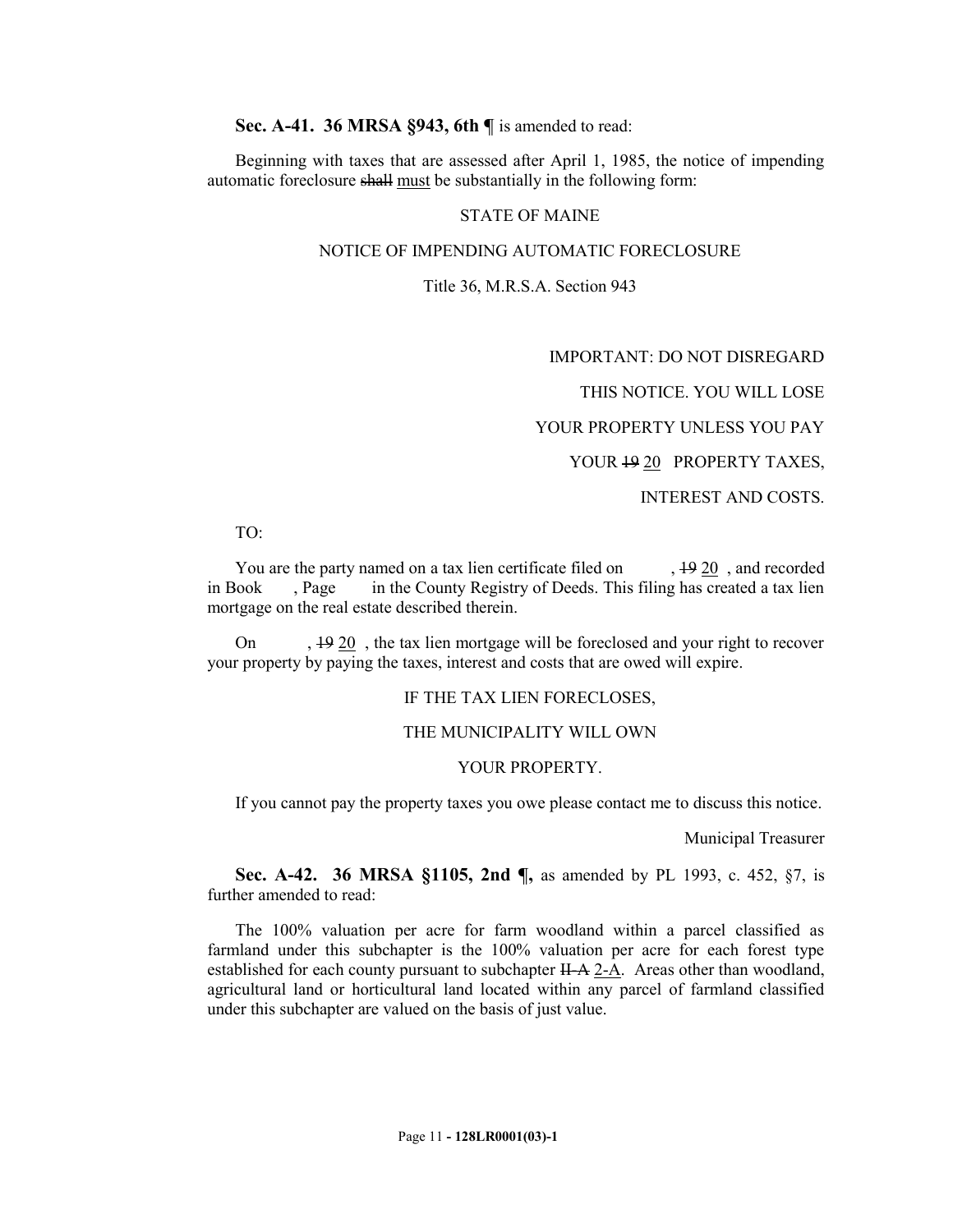**Sec. A-43. 36 MRSA §1106-A, sub-§2,** as amended by PL 2011, c. 618, §6, is further amended to read:

**2. Alternative valuation method.** Notwithstanding any other provision of law, if an assessor is unable to determine the valuation of open space land under the valuation method in subsection 1, the assessor may value that land under the alternative method in this subsection. The assessor may reduce the ordinary assessed valuation of the land, without regard to conservation easement restrictions and as reduced by the certified ratio, by the cumulative percentage reduction for which the land is eligible according to the following categories.

A. All open space land is eligible for a reduction of 20%.

B. Permanently protected open space land is eligible for the reduction set in paragraph A and an additional 30%.

C. Forever wild open space land is eligible for the reduction set in paragraphs A and B and an additional 20%.

D. Public access open space land is eligible for the applicable reduction set in paragraph A, B or C and an additional 25%.

E. Managed forest open space land is eligible for the reduction set in paragraphs A, B and D and an additional 10%.

Notwithstanding this section, the value of forested open space land may not be reduced to less than the value it would have under subchapter  $H - A$  2-A, and the open space land valuation may not exceed just value as required under section 701-A.

**Sec. A-44. 36 MRSA §1482, sub-§6, ¶A,** as amended by PL 1979, c. 666, §39, is further amended to read:

A. Where the person seeking to pay the excise tax owned the vehicle other than an automobile, truck or truck tractor on or before April 1st, the excise tax must be paid before property taxes for the year in question are committed to the collector, otherwise the owner is subject to a personal property tax.

**Sec. A-45. 36 MRSA §1487, sub-§2-A,** as enacted by PL 2001, c. 671, §34, is amended to read:

**2-A. Agent for collecting excise tax.** The State Tax Assessor may appoint the Secretary of State as an agent for the purpose of collecting excise tax for the unorganized territories territory.

**Sec. A-46. 36 MRSA §1760, sub-§47-A,** as corrected by RR 1995, c. 2, §95, is amended to read:

**47-A. Emergency shelter and feeding organizations.** Beginning October 1, 1996, sales Sales to incorporated nonprofit organizations that provide free temporary emergency shelter or food for underprivileged individuals in this State;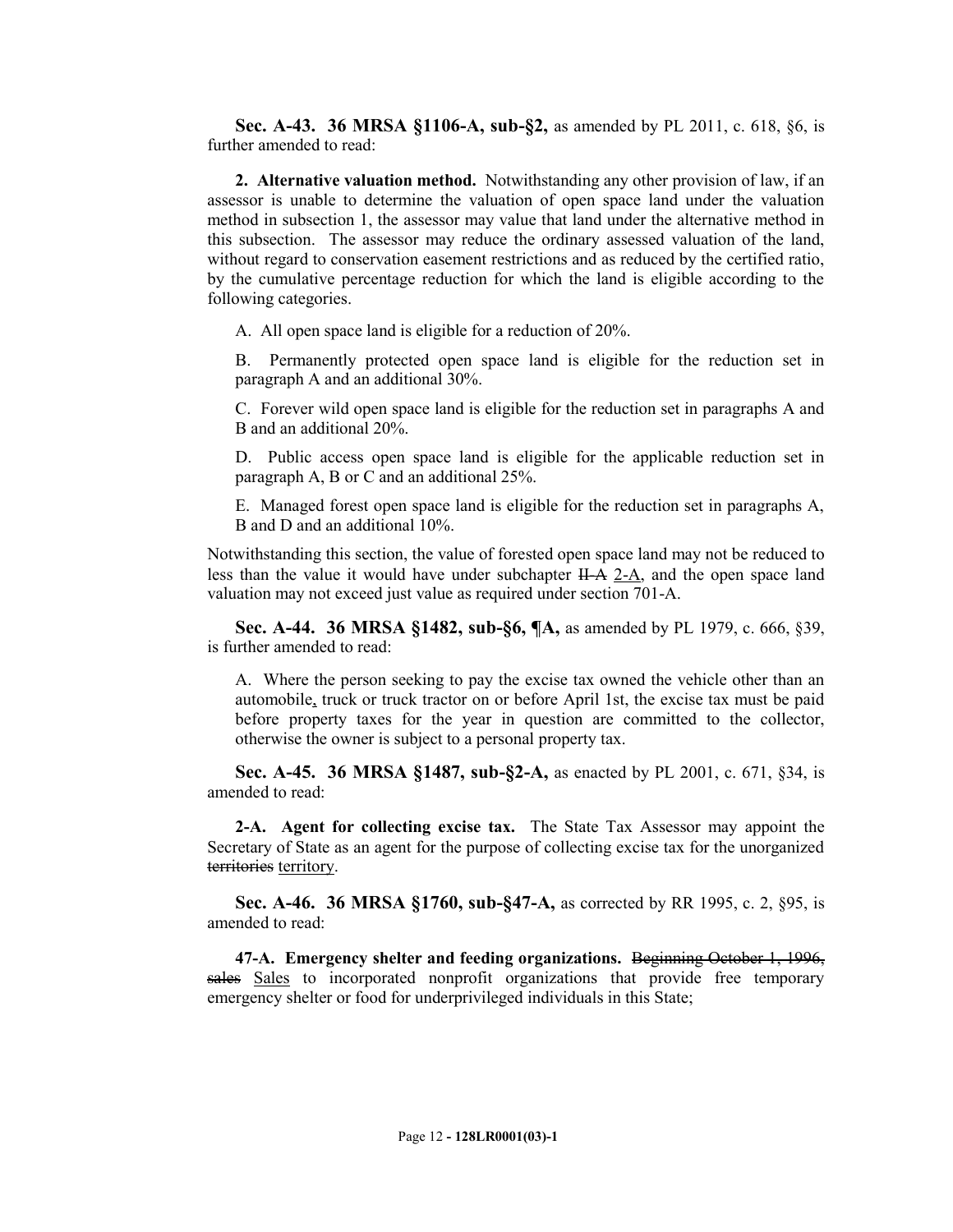**Sec. A-47. 36 MRSA §2513, 3rd ¶,** as amended by PL 2003, c. 20, Pt. CC, §1 and affected by §3, is further amended to read:

Notwithstanding this section, for income tax years commencing on or after January 1, 1989, the tax imposed by this section upon all gross direct premiums collected or contracted for on long-term care policies, as certified by the superintendent pursuant to Title 24-A, section 5054, must be at the rate of 1% a year.

**Sec. A-48. 36 MRSA §4604, sub-§2,** as amended by PL 2005, c. 176, §3, is further amended to read:

**2. Programs.** The board may make studies; undertake research, development and investment in infrastructure, marketing and promotional programs; publish and disseminate information; and implement other programs in furtherance of its legislative purposes, provided that programs undertaken by the board must be designed to benefit the Maine potato industry at large or segments of the industry, but may not be designed to benefit exclusively any one person or entity involved in the industry. The board shall carry out the duties, as set out in Title 7, chapter 103, subchapter 10, article 4 and known as the "Maine Bag Program," and shall use any funds granted by the department to the board or obtained by the board from any other source for the Maine Bag Program to promote the sale of tablestock potatoes, except that revenues from the potato tax under section 4605 may not be used to undertake promotional activities of the board. The board may use funds derived from sources other than the potato tax to carry out advertising and promotional programs in support of the industry.

**Sec. A-49. 36 MRSA §5217-D, sub-§1, ¶B-1,** as repealed and replaced by PL 2015, c. 482, §1 and c. 494, Pt. A, §48, is repealed and the following enacted in its place:

B-1. "Financial aid package" means financial aid obtained by a student for attendance at an accredited Maine community college, college or university. For purposes of a qualified individual claiming a credit under this section for tax years beginning on or after January 1, 2013 but before January 1, 2016 who is eligible for a credit under paragraph G, subparagraph (1), division (a), "financial aid package" may include financial aid obtained for up to 30 credit hours of course work at an accredited non-Maine community college, college or university earned prior to transfer to an accredited Maine community college, college or university, if the 30 credit hours were earned after December 31, 2007 and the transfer occurred after December 31, 2012. For purposes of a qualified individual claiming a credit under this section for tax years beginning on or after January 1, 2016 who is eligible for a credit under paragraph G, subparagraph (1), division (a-1), "financial aid package" may include financial aid obtained by a student for attendance at an accredited non-Maine community college, college or university after December 31, 2007. For purposes of a qualified individual claiming a credit under this section for tax years beginning on or after January 1, 2016 who is eligible for a credit under paragraph G, subparagraph (1), division (b), "financial aid package" may include financial aid obtained by a student for attendance at an accredited non-Maine community college, college or university after December 31, 2007. For purposes of a qualified individual claiming a credit under this section for tax years beginning on or after January 1, 2016 who is eligible for a credit under paragraph G, subparagraph (1), division (c),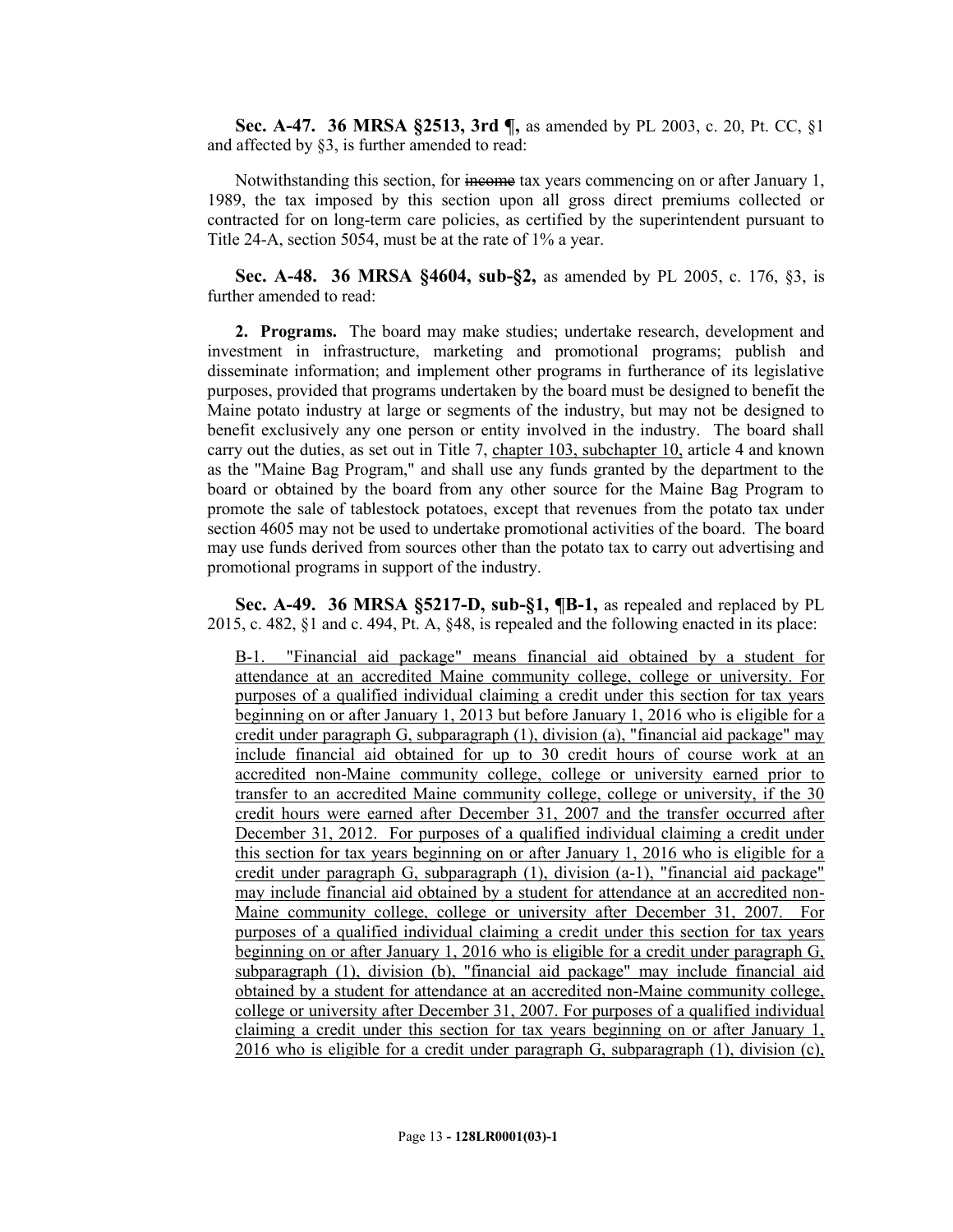"financial aid package" may include financial aid obtained by a student for attendance at an accredited Maine college or university after December 31, 2007. For purposes of an employer claiming a credit under this section for tax years beginning on or after January 1, 2013, "financial aid package" may include financial aid obtained by a qualified employee for attendance at an accredited non-Maine community college, college or university. "Financial aid package" may include private loans or less than the full amount of loans under federal programs, depending on the practices of the accredited Maine or non-Maine community college, college or university. Loans are includable in the financial aid package only if entered into prior to July 1, 2023.

**Sec. A-50. 39-A MRSA §213, sub-§4,** as amended by PL 2001, c. 448, §2, is further amended to read:

**4. Extension of 260-week limitation.** Effective January 1, 1998 and every January 1st thereafter, the 260-week limitation contained in subsection 1 must be extended 52 weeks for every year the board finds that the frequency of such cases involving the payment of benefits under this section or section 212  $er 213$  is no greater than the national average based on frequency from the latest unit statistical plan aggregate data for Maine and on a countrywide basis, adjusted to a unified industry mix. The 260-week limitation contained in subsection 1 may not be extended under this subsection to more than 520 weeks. For payments relating to injuries occurring before January 1, 2000, reimbursement to the employer, insurer or group self-insurer for the payment of all benefits for additional weeks payable pursuant to this subsection must be made from the Supplemental Benefits Fund created in section 355-A.

**Sec. A-51. PL 2003, c. 673, Pt. HH, §6, first sentence** is amended to read:

Notwithstanding any other provision of law, the tax imposed under the Maine Revised Statues Statutes, Title 36, section 2892 must be terminated within 30 days of notification by the United States Department of Health and Human Services that the tax is not a permissible health care related tax.

**Sec. A-52. P&SL 1963, c. 83, §4, 2nd sentence** is amended to read:

When for any reason the district fails to acquire property which it is authorized to take and which is described in such location, or if the location so recorded is defective or uncertain, it may, at any time, correct and perfect such location and file a new description thereof; and in such case, the district is liable in damages only for property for which the owner had not previously been paid, to be assesssed assessed as of the time of the original taking, and the district shall not be liable for any act which would have been justified if the original taking had been lawful.

## **PART B**

**Sec. B-1. 5 MRSA §1742, sub-§26,** as corrected by RR 2011, c. 2, §2, is amended to read:

**26. Rental income.** To credit income from the rental of facilities in Limestone to the Department of Administrative and Financial Services, Bureau of General Services, Other Special Revenue Funds account. These funds must be used for repairs, capital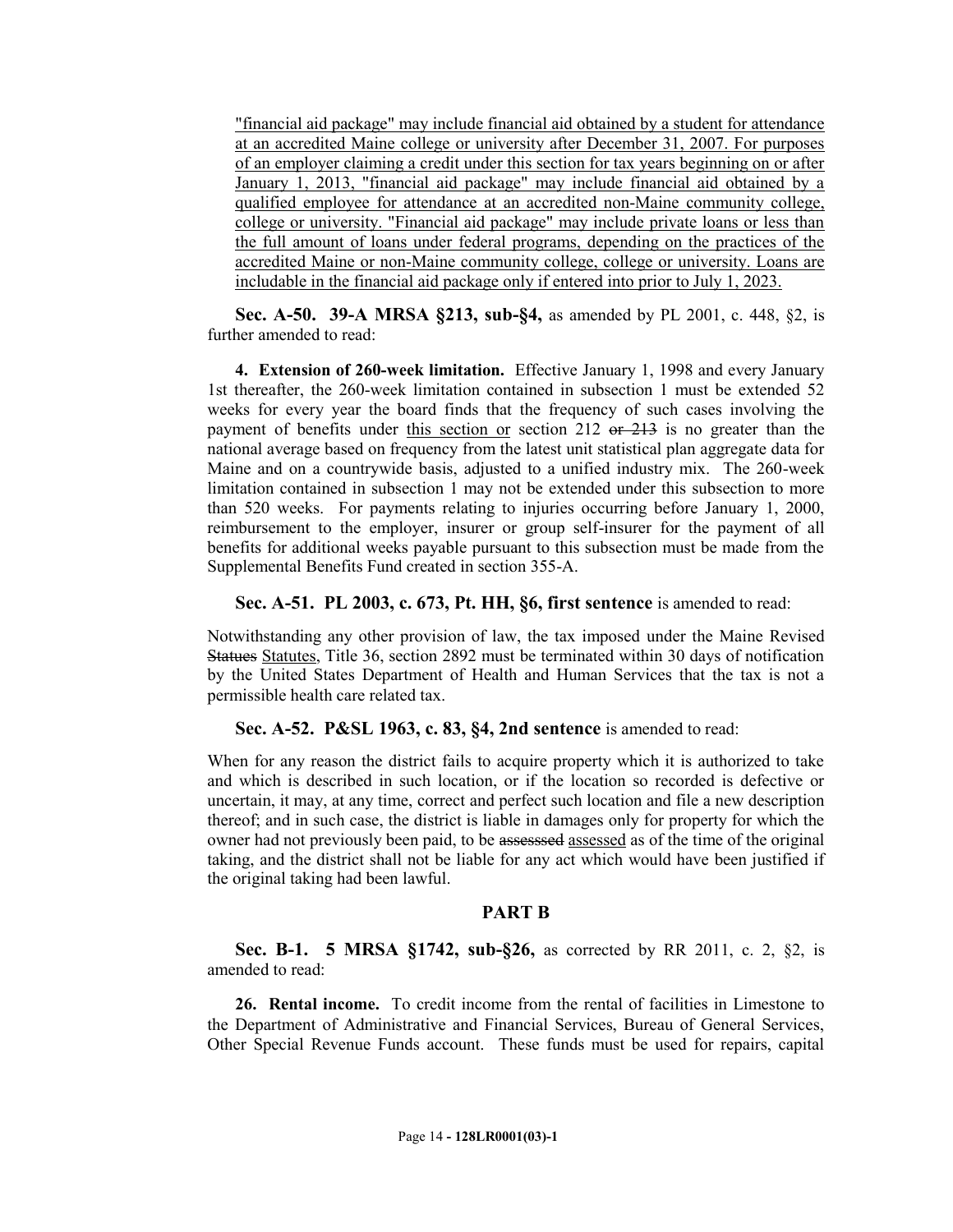improvements and other costs of managing the facilities operated by the Maine Military Authority in Limestone.

Notwithstanding any other provision of law and except when the Governor in the case of an emergency pursuant to Title 37-B, section 742 or 744 needs money for disaster relief, in which case the Governor may transfer no more than 10% of the balance of the rental income, the department also may recommend that:

A. Part of the rental income collected by the Department of Administrative and Financial Services, Bureau of General Services pursuant to this subsection be transferred to the General Fund as undedicated revenue;

B. Part of the rental income collected by the Department of Administrative and Financial Services, Bureau of General Services pursuant to this subsection be transferred to the Department of Defense, Veterans and Emergency Management, Maine National Guard Education Assistance Pilot Program, Other Special Revenue Funds account for tuition assistance;

C. Part of the rental income collected by the Department of Administrative and Financial Services, Bureau of General Services pursuant to this subsection be transferred to the Department of Defense, Veterans and Emergency Management, Maine National Guard Education Assistance Pilot Program, Other Special Revenue Funds account for the reimbursement of the purchase of supplemental life insurance as provided for in the provisions of Title 37-B, section 390-B;

D. Beginning July 1, 2007, part of the rental income collected by the Department of Administrative and Financial Services, Bureau of General Services pursuant to this subsection be transferred to the Department of Defense, Veterans and Emergency Management for maintenance and repair of National Guard armories in the State; and

E. Part of the rental income collected by the Department of Administrative and Financial Services, Bureau of General Services pursuant to this subsection be transferred to the Department of Defense, Veterans and Emergency Management, Disaster Assistance Relief, Other Special Revenue Funds account for disaster assistance; and

**Sec. B-2. 8 MRSA §1037, sub-§2, ¶E,** as enacted by PL 2011, c. 358, §6 and amended by c. 657, Pt. W, §6, is further amended to read:

E. The amounts, reported separately, of revenue received in accordance with section 1036, subsection 2, paragraphs B and D, and from the Stipend Fund under Title 7, section 86 and from any other source in accordance with rules adopted under section 263-A, subsection 1, paragraph C and Title 7, section 82, subsection 5 by the Commissioner of Agriculture, Conservation and Forestry or the State Harness Racing Commission; and

**Sec. B-3. 8 MRSA §1037, sub-§3,** as enacted by PL 2011, c. 358, §6 and amended by c. 657, Pt. W, §6, is further amended to read:

**3. Agricultural fair that does not conduct harness racing.** The report required by this section must include the following with regard to an agricultural fair: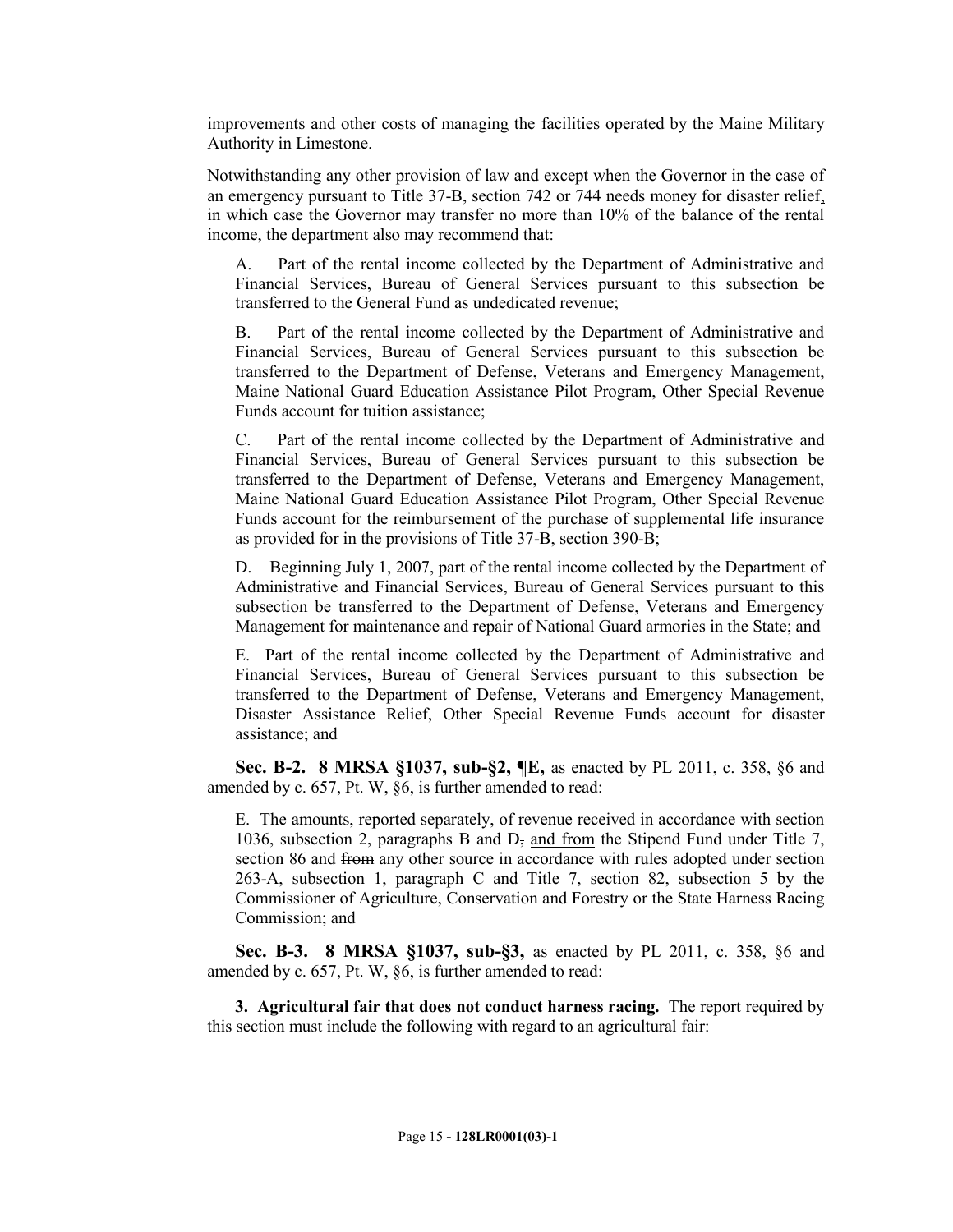A. The amount spent to pay fair premiums, to make capital improvements to fairground facilities and for labor costs and operating expenses;

B. The amounts, reported separately, received from slot machine revenue in accordance with section 1036, subsection 2, paragraph  $D<sub>z</sub>$  and from the Stipend Fund under Title 7, section 86 and from any other source in accordance with rules adopted under section 263-A, subsection 1, paragraph C and Title 7, section 82, subsection 5 by the Commissioner of Agriculture, Conservation and Forestry or the State Harness Racing Commission; and

C. An estimate of the number of people that attended the agricultural fair, including separate estimates of paid attendance, free-pass attendance, vendor attendance and attendance under a local campground pass.

**Sec. B-4. 30-A MRSA §4722, sub-§1, ¶N,** as enacted by PL 1987, c. 737, Pt. A, §2 and Pt. C, §106 and amended by PL 1989, c. 6; c. 9, §2; and c. 104, Pt. C, §§8 and 10, is further amended to read:

N. With respect to any bonds which that the Maine State Housing Authority is authorized to issue in accordance with the limitations and restrictions of this chapter, covenant and consent that the interest on the bonds will be includable, under the United States Internal Revenue Code of 1954, Title 26, Section 7701(a)(29) 1986, or any subsequent corresponding internal revenue law of the United States, in the gross income of the holders of the bonds to the same extent and in the same manner that the interest on bills, bonds, notes or other obligations of the United States is includable in the gross income of the holders under the United States Internal Revenue Code or any subsequent law. The powers conferred by this paragraph are not subject to any limitations or restrictions of any law which that may limit the Maine State Housing Authority's power to so covenant and consent.

(1) Notwithstanding any other provision of this chapter, proceeds of bonds issued under this subsection may be used for persons other than persons of low income.

(2) The income on any bonds issued by the Maine State Housing Authority shall must be included in gross income under the Maine Income Tax Law if the income on those bonds is includable in the gross income of the holders of the bonds under the United States Internal Revenue Code of <del>1954, Title 26, Section</del>  $7701(a)(29)$  1986, or any subsequent corresponding revenue law of the United States;

**Sec. B-5. 36 MRSA §191, sub-§2, ¶ZZ,** as repealed and replaced by PL 2015, c. 490, §3 and c. 494, Pt. A, §42, is repealed and the following enacted in its place:

ZZ. The disclosure by the State Tax Assessor to a qualified Pine Tree Development Zone business that has filed a claim for reimbursement under section 2016 of information related to any insufficiency of the claim, including records of a contractor or subcontractor that assigned the claim for reimbursement to the qualified Pine Tree Development Zone business and records of the vendors of the contractor or subcontractor;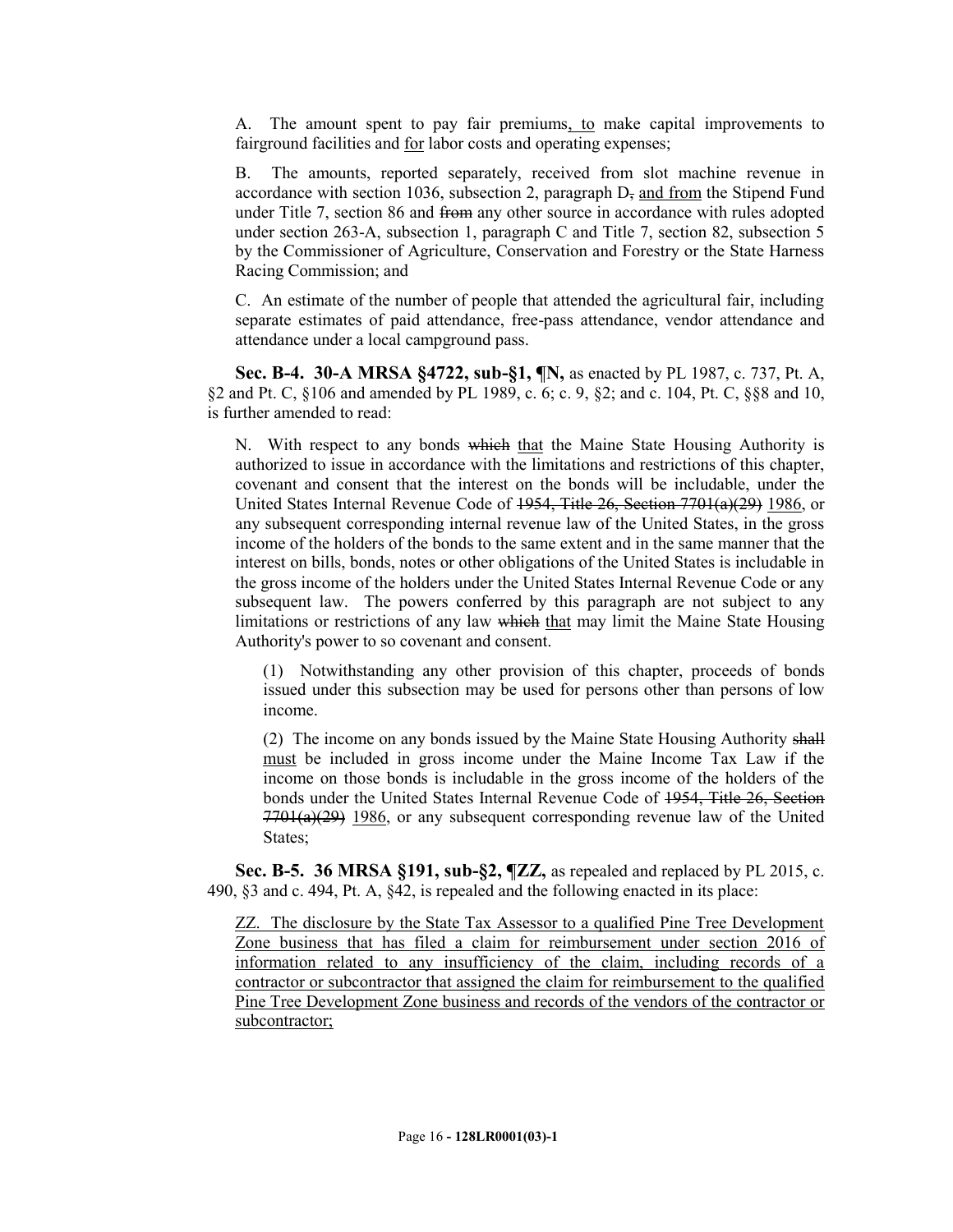**Sec. B-6. 36 MRSA §191, sub-§2, ¶AAA,** as enacted by PL 2015, c. 490, §4 and c. 494, Pt. A, §43, is repealed and the following enacted in its place:

AAA. The disclosure of information by the State Tax Assessor or the Associate Commissioner for Tax Policy to the Office of Program Evaluation and Government Accountability under Title 3, section 991 for the review and evaluation of tax expenditures pursuant to Title 3, chapter 37;

**Sec. B-7. 36 MRSA §653, sub-§1, ¶I,** as amended by PL 1989, c. 501, Pt. Z, is further amended to read:

I. No property conveyed to any person for the purpose of obtaining exemption from taxation under this subsection may be so exempt, except property conveyed between husband and wife spouses, and the obtaining of exemption by means of fraudulent conveyance shall must be punished by a fine of not less than \$100 and not more than 2 times the amount of the taxes evaded by the fraudulent conveyance, whichever amount is greater.

**Sec. B-8. 36 MRSA §4641-C, sub-§4,** as amended by PL 2005, c. 519, Pt. SSS, §1 and affected by §2, is further amended to read:

**4. Deeds between certain family members.** Deeds between husband and wife spouses, parent and child or grandparent and grandchild, without actual consideration for the deed, and deeds between spouses in divorce proceedings;

**Sec. B-9. PL 1987, c. 735, §73, amending clause** is amended to read:

**Sec. 73. P&SL 1865, c. 532, §4, sub-§3,** as enacted by P&SL 1983, c. 33, §1 and amended by PL 1985, c. 779, §§90 and 91, is repealed and the following enacted in its place:

**Sec. B-10. P&SL 2007, c. 22, Pt. A, §3, sub-§6** is amended to read:

6. The district shall maintain its books and records in a manner that creates separate divisions for its water and wastewater operations. These divisions must maintain the assets, liabilities, operating revenues and expenses in a manner that allows the Public Utilities Commission to set rates for the district's water operations. The assets and liabilities of the Augusta Water District must be maintained in the books of the water division of the Greater Augusta Utilities Utility District. The assets and liabilities of the Augusta Sanitary District and Hallowell Water District's wastewater division must be maintained in the books and records of the Greater Augusta Utility District's wastewater division.

## **PART C**

**Sec. C-1. 9-B MRSA §864, sub-§2, ¶B,** as amended by PL 1993, c. 655, §1, is further amended to read:

B. The service corporation primarily serves credit unions and the membership of affiliated credit unions. A service corporation formed after July 31, 1994 primarily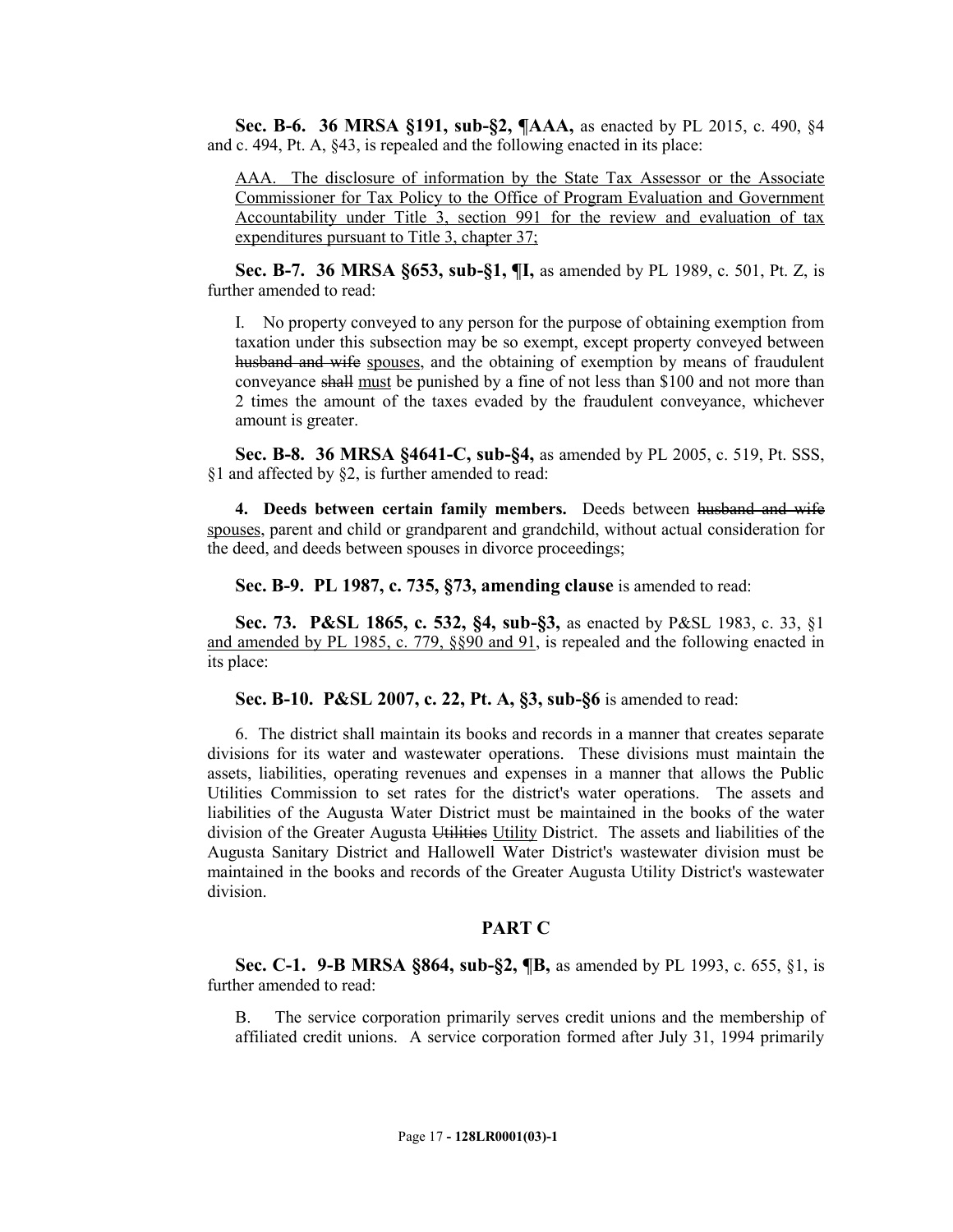serves credit unions and the membership of affiliated credit unions within the meaning of this paragraph if at least 75% of the services provided within this State are to credit unions and members of credit unions; except that for a service corporation formed after October 1, 2017, when determining whether a service corporation primarily serves credit unions and the membership of affiliated credit unions within the meaning of this paragraph, the superintendent shall consider the relevant federal laws and regulations in effect at the time of formation of the service corporation.

**Sec. C-2. 20-A MRSA §12706, sub-§9,** as amended by PL 2017, c. 179, §5, is further amended to read:

**9. Contracts and agreements.** To enter into any contracts, leases and agreements and any other instruments and arrangements that are necessary, incidental or convenient to the performance of its duties and the execution of its powers under this chapter, except that in any such agreement other than an employment agreement that contains the following provisions against the system is are void:

A. Any requirement that the system must waive its governmental immunity or limited liability;

B. Any requirement that the system must carry insurance in addition to or in excess of its existing insurance;

C. Any requirement that the system must defend, indemnify or hold harmless any other party;

D. Any requirement that the system must submit to the law of a state other than this State;

E. Any requirement that the system must waive its insurer's rights of subrogation;

F. Any requirement that the system must pay another party's attorney's fees; and

G. Any requirement that the agreement is subject to an automatic renewal other than month to month;

**Sec. C-3. 32 MRSA §18134-A,** as enacted by PL 2015, c. 207, §1, is amended to read:

### **§18134-A. Exception; bleeding of a residential home heating oil burner**

Notwithstanding section 18134, paragraph C section 18102, a home heating oil delivery driver may bleed a residential home heating oil burner without direct supervision if the delivery driver has documentation of having completed a board-approved training course in bleeding oil burners. If the oil burner fails to operate after bleeding, the delivery driver shall refer the problem to a journeyman oil and solid fuel burning technician or master oil and solid fuel burning technician.

**Sec. C-4. Effective date.** Those sections of this Part that amend the Maine Revised Statutes, Title 9-B, section 864, subsection 2, paragraph B and Title 20-A,